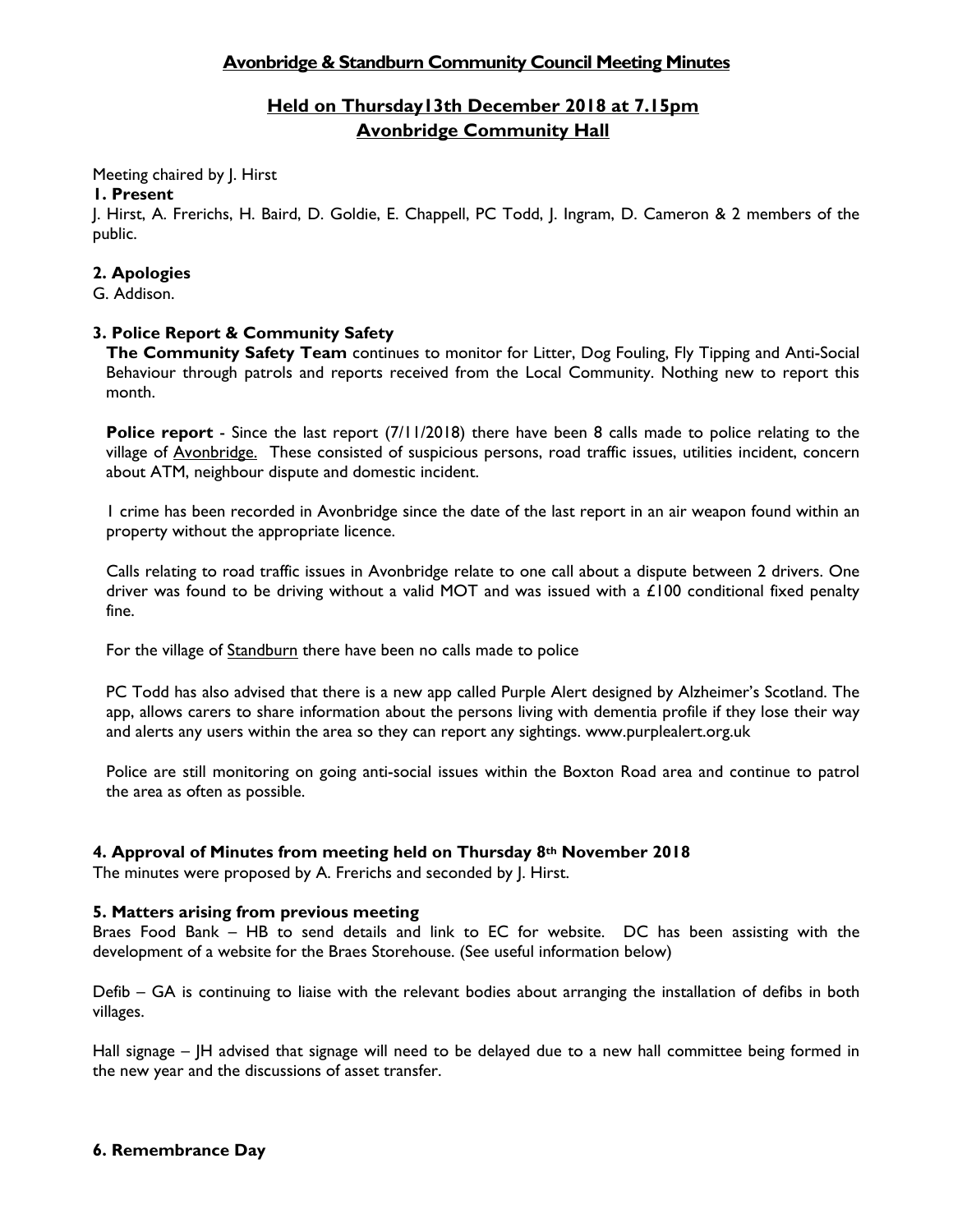Great success. Special thanks to J. Ingram et al. who worked hard to arrange services in both Avonbridge and Standburn. JH agreed send thanks to Mr Leslie for the service arrangements made for Standburn.

# **7. New members**

JH proposed J. Ingram to become a co-opted member. Proposal was seconded by EC.

## **8. Dummies Lane**

Fly tipping becoming problem again. JH agreed to contact Cllr Hughes about ongoing issues and ask him to follow up.

## **9. Riverbank**

Local resident has raised concern about the volume of rubbish lying around on the riverbank. As resident was not present at meeting it was agreed to carry this item over to next meeting.

#### **10. Xmas tree & lights**

Now up and sparkling in Avonbridge. The community all gathered for a special light switch on with carols and festive treats. Well done to all those involved.

JH & AF are aiming to begin arrangements soon for Christmas 2019 in both villages.

## **11**. **Polling allocations**

DG request that ASCC write to Falkirk council regarding the polling district allocations. JH agreed to write to FC expressing that polling districts should not be reduced.

## **12**. **Community Forum**

GA attended community forum on next years' budgets.

### **13. Treasurer's Report / Statement of Accounts Current Bank Balance**

ASCC Account =  $\angle$  7,045.46 ( $\angle$ 6000 ringfenced for Xmas trees) Burnhead Moss Account =  $£1,951.46$ 

#### **Micro Grant Applications**

4 grant applications received since the last meeting.

Drumbowie & Avonbridge PTAs requested £150 each for a trip to the Robert the Bruce interactive exhibit – Grant Approved.

Homing pigeon society for repairs to club house – Grant approved.

D. Cameron – grant for Braes food bank website development. – Grant approved.

#### **14. Planning, IT and online update Planning Applications**

Report from EC indicated that there was one planning application of interest awaiting decision since the last meeting.

- x1 Application for Candie house stable block to be demolished and the erection of new dwellinghouses.

# **IT**

Fibre broadband update still set at December 2018 for activation at the Avonbridge exchange. Standburn poles have fibre.

The link to check status has been updated.<https://www.scotlandsuperfast.com/yourstreet>

#### **Website**

Hit counter on ASCC website is now up to 266.